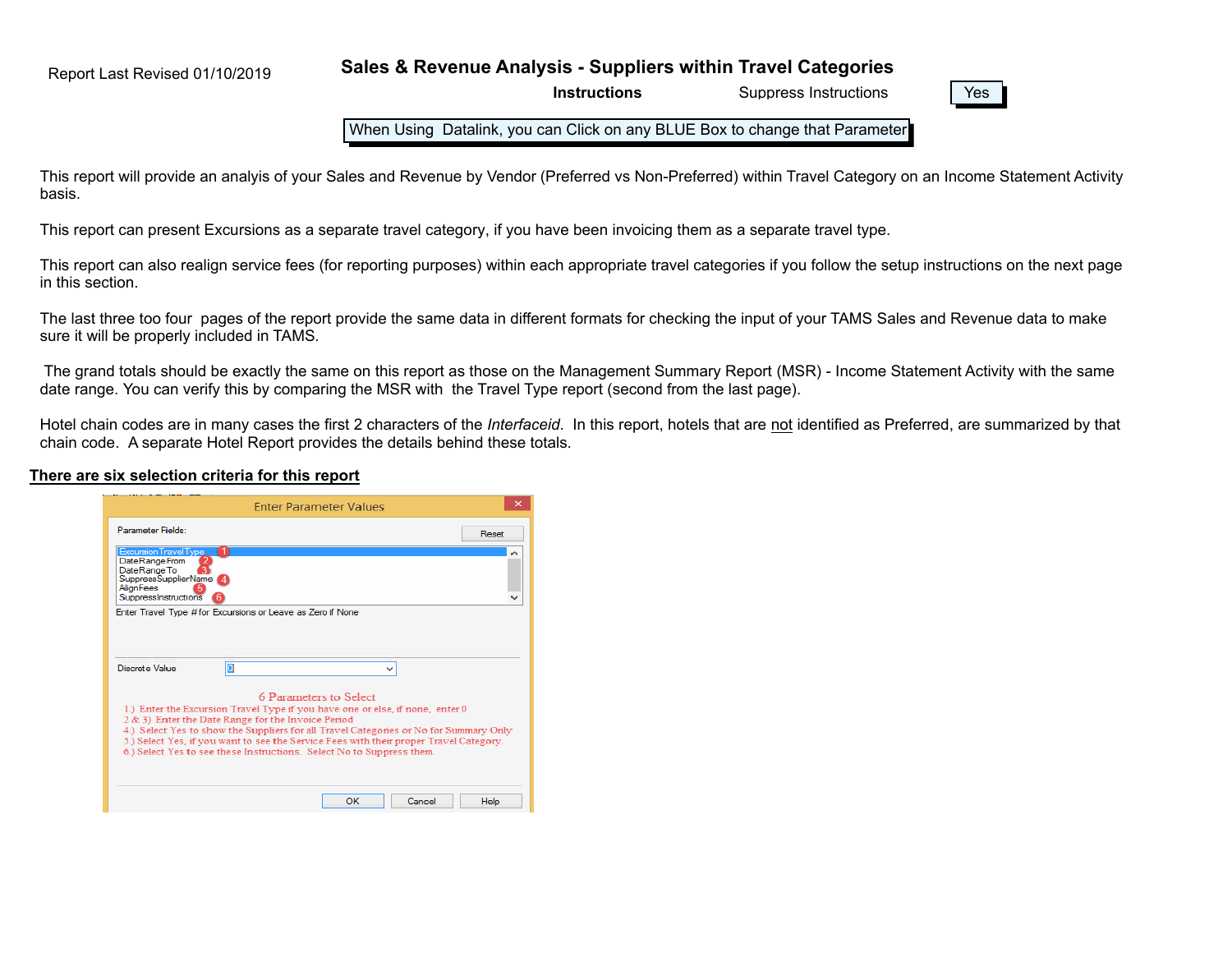**Realign Service Fees:** This report gives you the option to realign all Service Fees within the proper travel category if you establish a Vendor profile for each Service Fee and assign the proper VendorId (not InterfaceID) to each of these profiles as follows:

"99901" for 'Air' "99902" for 'Hotel' "99903" for 'Car' "99904" for 'Cruise' "99905" for 'Tour' "99906" for 'Rail' "99907" for 'Transportation' "99908" for 'Insurance' "99909" for 'FIT' "99910" for 'Other'

Note: Use of the VendorId field in your vendor profiles has no effect on anything you do in TBO. The field is not used internally by the TBO or CB software. The field is intended to be used by your marketing activities and those of your consortia if you are a member of one. Sabre/Trams does provide a uniform set of values which should be used by all agencies in these vendorId fields. For example the vendorid for Carnival Cruise Line is '160' and should be the same in all Carnival Cruise Line profiles including any created for groups in all TBO databases of all Agenies regardless of how you spell Carnival. You can get a complete list of these VendorIds from Trams website.

*http://static.trams.com/tramslibrary/documentation/tbo/vendorids.pdf*

*Note: Refer to this same link if you see "Need VendorID" in a Vendor(Supplier) line to obtain VendorID and insert it into the Vendor Profile.*

**Review for Coding Issues:** If you print the Vendor (Supplier) detail, you will see Suppliers shown in Red if there is only one Profile Travel Category checked on the Profile and it is not the same as the Travel Category used in a transaction. You can drill down on the Vendor amounts all the way to the invoice level to find the transaction that is causing the issue. Alternatively, you can add an additional Travel Category to the Profile to eliminate the issue.

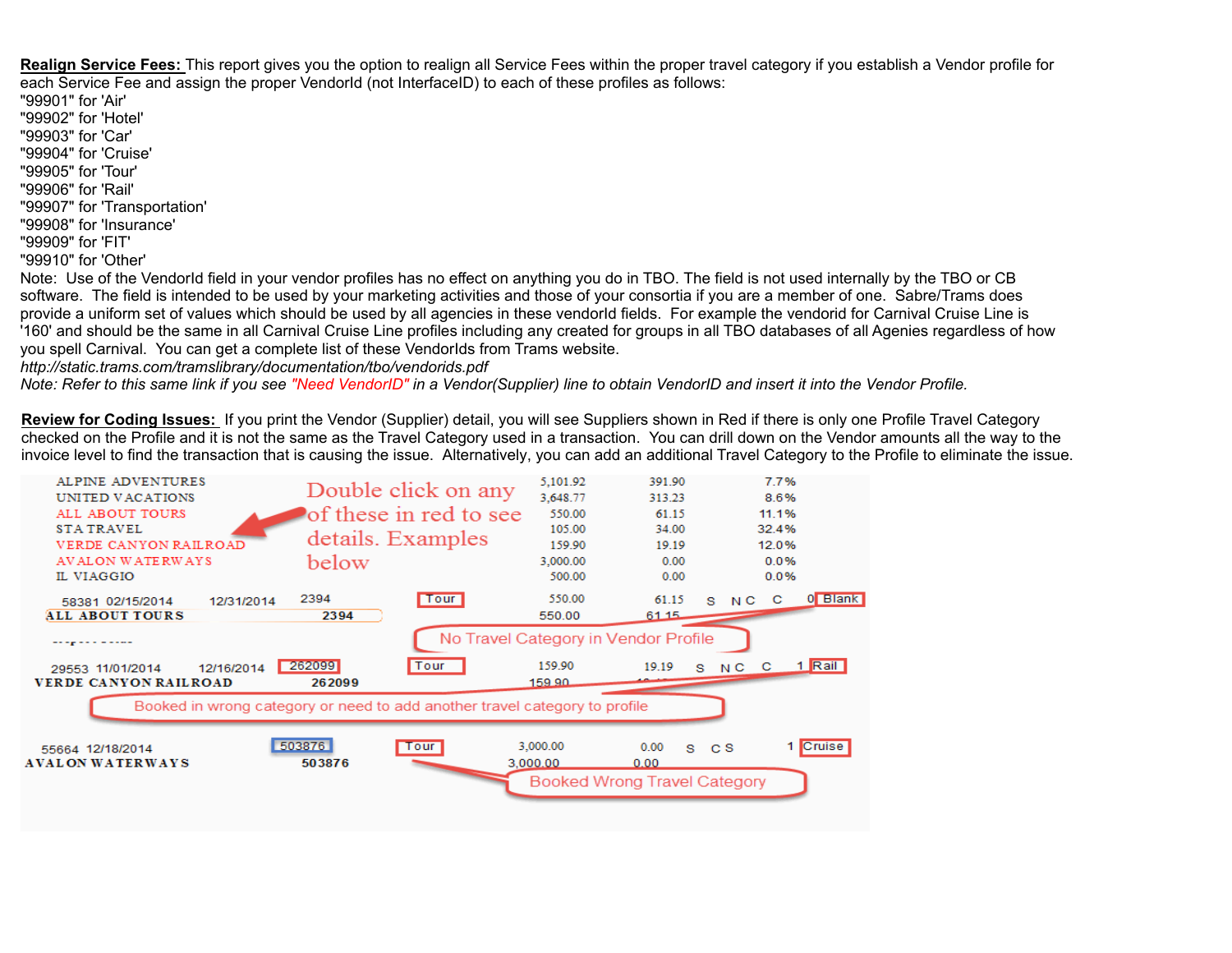|                                 |                  |         | <b>Includes All Branches</b>                 |           |                    |             |       |            |  |
|---------------------------------|------------------|---------|----------------------------------------------|-----------|--------------------|-------------|-------|------------|--|
|                                 |                  | Summary |                                              |           |                    |             | From: | 01/01/2018 |  |
|                                 |                  |         | All Fees Included in Related Travel Category |           | To:                | 01/31/2018  |       |            |  |
| <b>Travel Category</b>          |                  |         |                                              |           | Percent Of<br>Next |             |       |            |  |
| <b>Vendor</b>                   |                  |         | <b>Net Sales</b>                             | Revenue   | Level Sales        |             |       |            |  |
| Tour                            |                  |         |                                              |           |                    |             |       |            |  |
| Preferred                       | Tour             | 89.4%   | 148,197.16                                   | 24,510.35 |                    | 77.0% 16.5% |       |            |  |
| Non-Preferred                   | Tour             | 7.5%    | 12,357.12                                    | 2,163.07  |                    | 6.8% 17.5%  |       |            |  |
| <b>Agency Fees</b>              | Tour             | 3.1%    | 5,170.00                                     | 5,170.00  | 16.2%              |             |       |            |  |
| <b>Total for Tour</b>           |                  | 34.8%   | 165,724.28                                   | 31,843.42 |                    | 50.4% 19.2% |       |            |  |
| Cruise                          |                  |         |                                              |           |                    |             |       |            |  |
| Preferred                       | Cruise           | 99.3%   | 93,686.61                                    | 12,813.62 |                    | 94.9% 13.7% |       |            |  |
| <b>Agency Fees</b>              | Cruise           | 0.7%    | 695.00                                       | 695.00    | 5.1%               |             |       |            |  |
| <b>Total for Cruise</b>         |                  | 19.8%   | 94,381.61                                    | 13,508.62 |                    | 21.4% 14.3% |       |            |  |
| Air                             |                  |         |                                              |           |                    |             |       |            |  |
| Preferred                       | Air              | 51.7%   | 79,392.11                                    | 2,499.79  | 29.3%              | 3.1%        |       |            |  |
| Non-Preferred                   | Air              | 44.9%   | 69,021.11                                    | 863.28    | 10.1%              | 1.3%        |       |            |  |
| <b>Agency Fees</b>              | Air              | 3.4%    | 5,170.00                                     | 5,170.00  | 60.6%              |             |       |            |  |
| <b>Total for Air</b>            |                  | 32.3%   | 153,583.22                                   | 8,533.07  | 13.5%              | 5.6%        |       |            |  |
| Hotel                           |                  |         |                                              |           |                    |             |       |            |  |
| Non-Preferred                   | Hotel            | 99.9%   | 37,690.13                                    | 4,685.54  |                    | 99.0% 12.4% |       |            |  |
| <b>Agency Fees</b>              | Hotel            | 0.1%    | 45.00                                        | 45.00     | 1.0%               |             |       |            |  |
| Total for Hotel                 |                  | 7.9%    | 37,735.13                                    | 4,730.54  |                    | 7.5% 12.5%  |       |            |  |
| <i>Insurance</i>                |                  |         |                                              |           |                    |             |       |            |  |
| Preferred                       | <b>Insurance</b> | 100.0%  | 10,513.00                                    | 2,869.72  | 100.0% 27.3%       |             |       |            |  |
| Total for Insurance             |                  | 2.2%    | 10,513.00                                    | 2,869.72  |                    | 4.5% 27.3%  |       |            |  |
| Transportation                  |                  |         |                                              |           |                    |             |       |            |  |
| Preferred                       | Transportation   | 4.8%    | 401.35                                       | 24.60     | $2.2\%$            | 6.1%        |       |            |  |
| Non-Preferred                   | Transportation   | 94.6%   | 7,840.35                                     | 1,025.18  |                    | 93.2% 13.1% |       |            |  |
| <b>Agency Fees</b>              | Transportation   | 0.6%    | 50.00                                        | 50.00     | 4.5%               |             |       |            |  |
| <b>Total for Transportation</b> |                  | 1.7%    | 8,291.70                                     | 1,099.78  |                    | 1.7% 13.3%  |       |            |  |



Report Last Revised 01/10/2019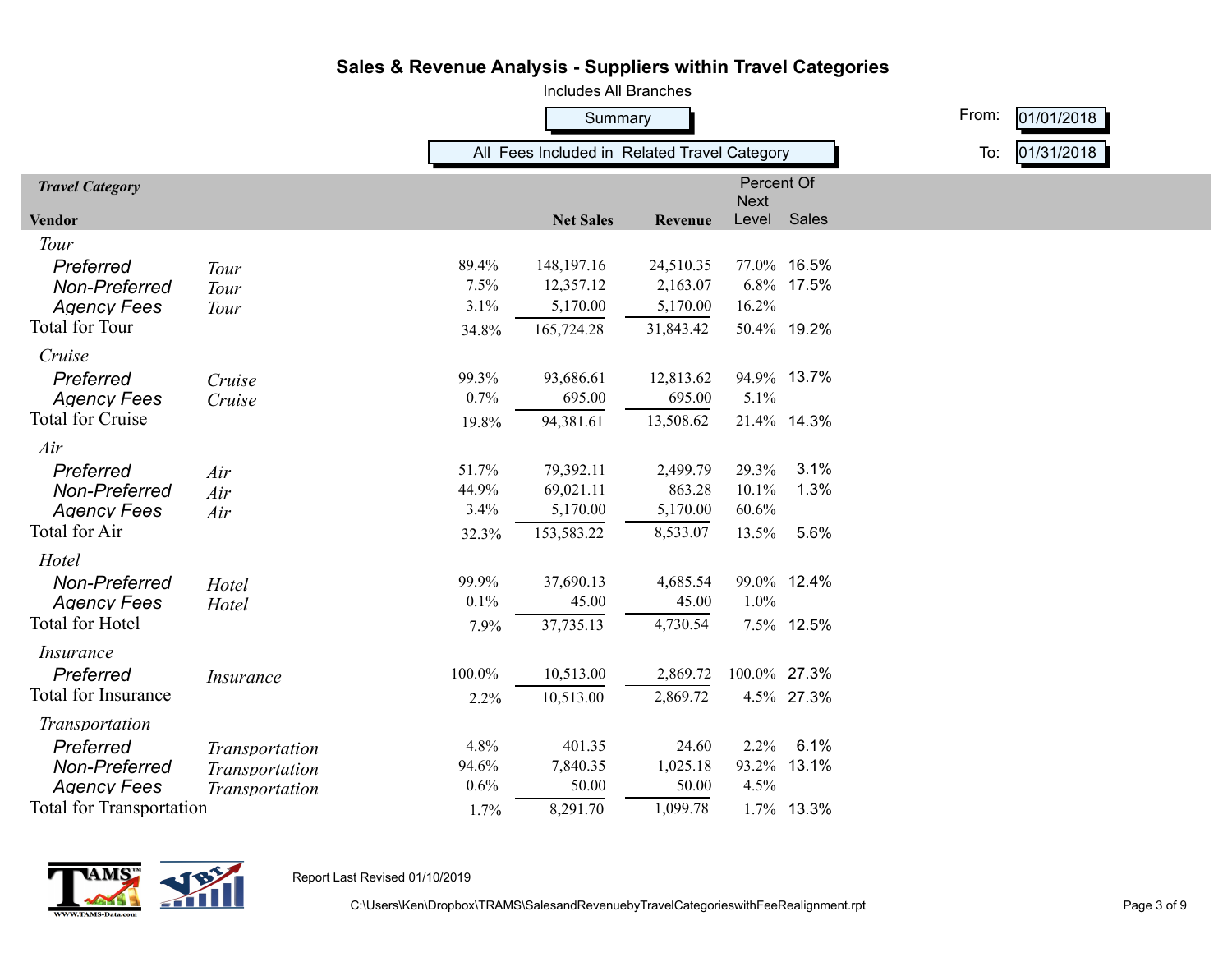

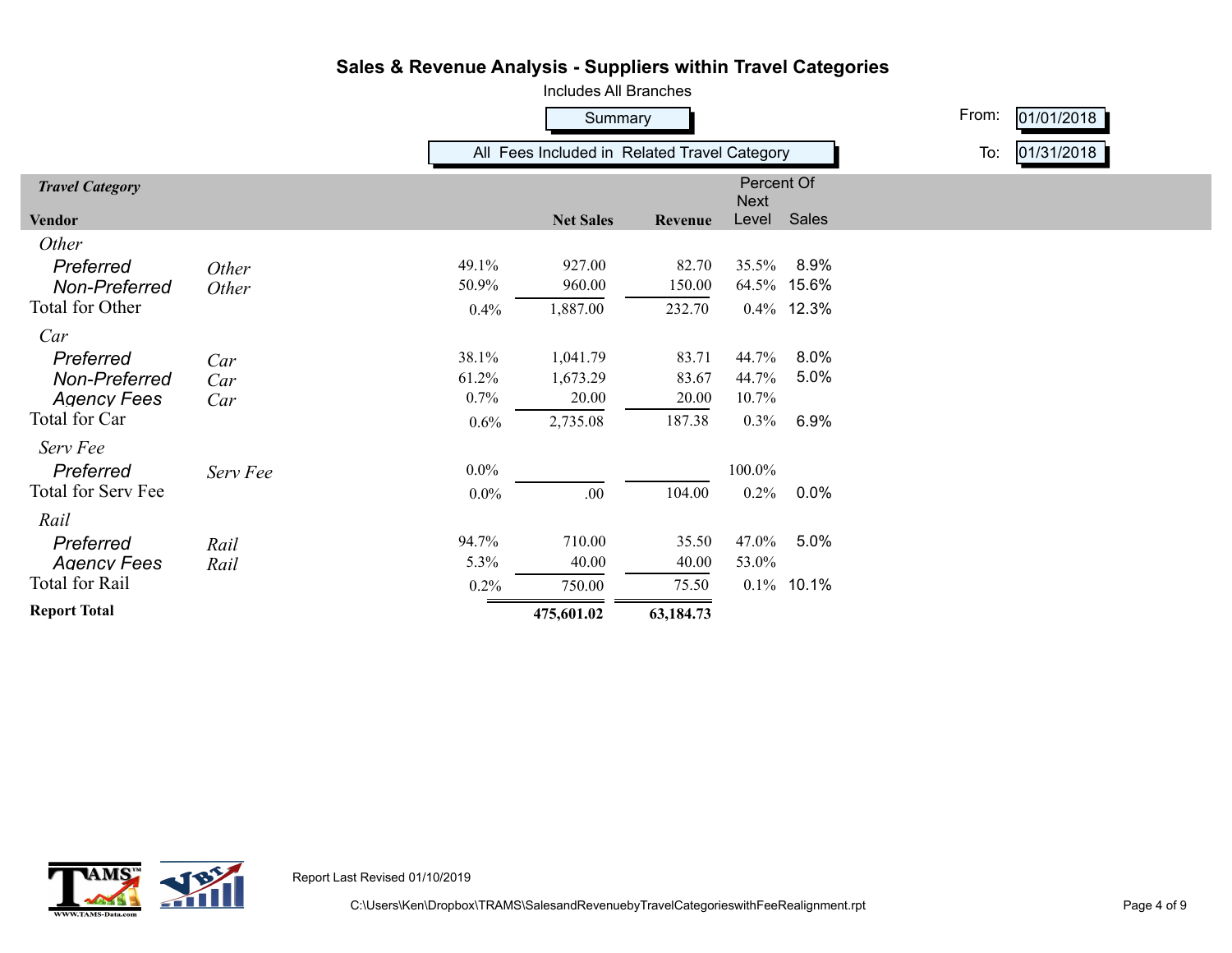

#### Groups Travel Types into Travel Categories - Does Not Realign Service Fees or Excursions

| <b>Travel Categories</b> | <b>ARC</b>             | OTHER (C or S)          | Total                   |
|--------------------------|------------------------|-------------------------|-------------------------|
| Air                      | 106,310.56<br>1,446.18 | 42,102.66<br>1,916.89   | 148,413.22<br>3,363.07  |
| Car                      |                        | 2,715.08<br>167.38      | 2,715.08<br>167.38      |
| Cruise                   |                        | 93,686.61<br>12,813.62  | 93,686.61<br>12,813.62  |
| Hotel                    |                        | 37,690.13<br>4,685.54   | 37,690.13<br>4,685.54   |
| Insurance                |                        | 10,513.00<br>2,869.72   | 10,513.00<br>2,869.72   |
| Other                    |                        | 1,887.00<br>232.70      | 1,887.00<br>232.70      |
| Rail                     |                        | 710.00<br>35.50         | 710.00<br>35.50         |
| Serv Fee                 |                        | 11,190.00<br>11,294.00  | 11,190.00<br>11,294.00  |
| Tour                     |                        | 160,554.28<br>26,673.42 | 160,554.28<br>26,673.42 |
| Transportation           |                        | 8,241.70<br>1,049.78    | 8,241.70<br>1,049.78    |
| <b>Total</b>             | 106,310.56<br>1,446.18 | 369,290.46<br>61,738.55 | 475,601.02<br>63,184.73 |



Report Last Revised 01/10/2019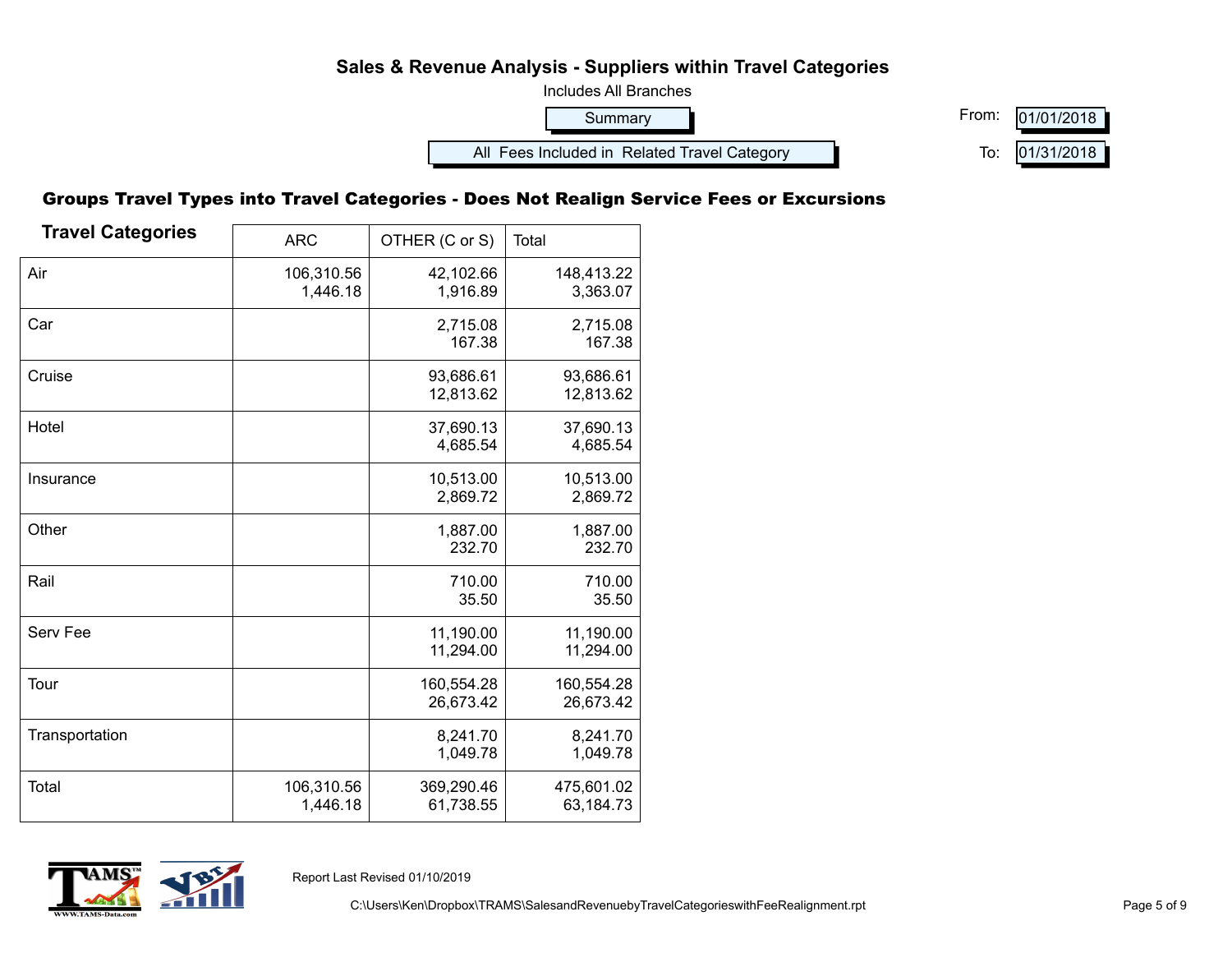

### Compares to TBO Core Management Report - Income Statement Activity

| <b>Travel Types</b> | <b>ARC</b>            | OTHER (C or S)          | Total                   |
|---------------------|-----------------------|-------------------------|-------------------------|
| 1 Air-Dom           | 32,066.60             | 37,396.92<br>1,483.06   | 69,463.52<br>1,483.06   |
| 2 Hotel             |                       | 37,690.13<br>4,685.54   | 37,690.13<br>4,685.54   |
| 3 Car               |                       | 2,715.08<br>167.38      | 2,715.08<br>167.38      |
| 4 Ship-Dpst         |                       | 600.00                  | 600.00<br>.00           |
| 5 Ship-Finl         |                       | 93,086.61<br>12,813.62  | 93,086.61<br>12,813.62  |
| 6 Rail              |                       | 710.00<br>35.50         | 710.00<br>35.50         |
| 7 Insurance         |                       | 10,513.00<br>2,869.72   | 10,513.00<br>2,869.72   |
| 8 Intl Air          | 74,243.96<br>1,446.18 | 4,705.74<br>433.83      | 78,949.70<br>1,880.01   |
| 9 Tour-Dpst         |                       | 6,333.00<br>920.92      | 6,333.00<br>920.92      |
| 10 Tour-Finl        |                       | 154,221.28<br>25,752.50 | 154,221.28<br>25,752.50 |
| 11 Serv Fee         |                       | 11,190.00<br>11,294.00  | 11,190.00<br>11,294.00  |



Report Last Revised 01/10/2019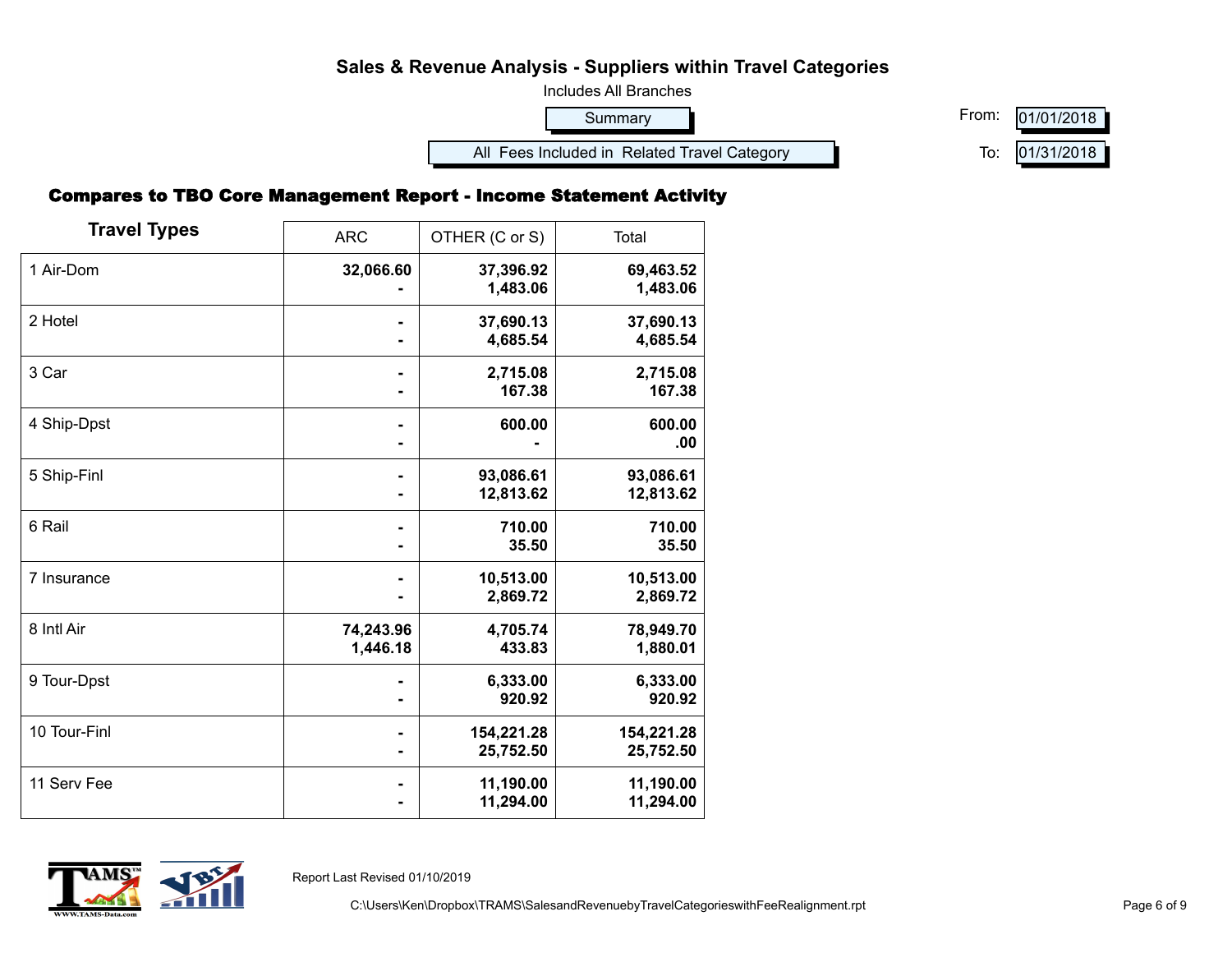

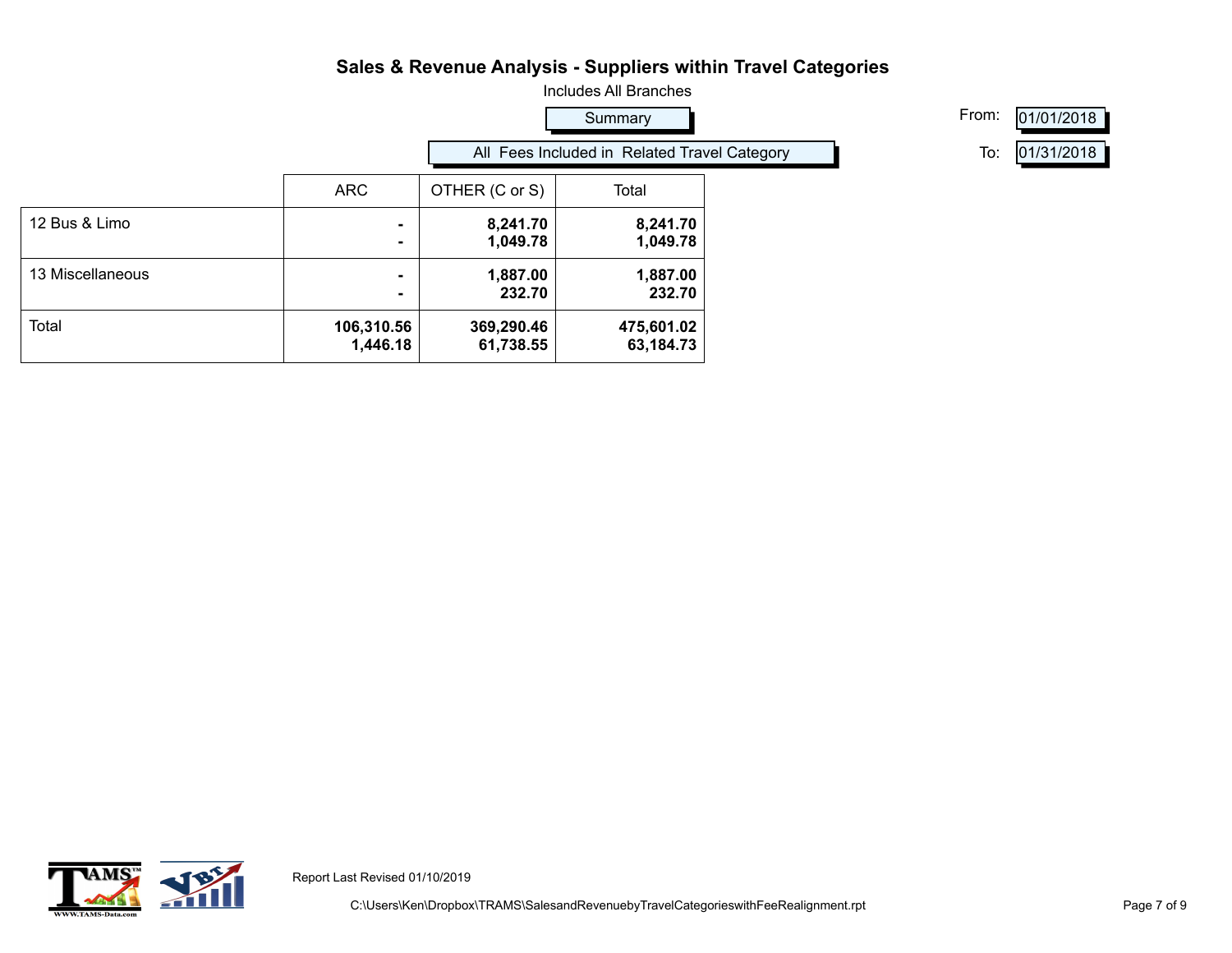

#### **Service Fee Analysis**

| Sales<br>Revenue                                | Air (R8)       | Car (R21) | Cruise (R11) | FIT (R32)      | Hotel (R18) | <b>Rail (R25)</b> | Serv Fees<br>(R35) | <b>Tour (R15)</b> |
|-------------------------------------------------|----------------|-----------|--------------|----------------|-------------|-------------------|--------------------|-------------------|
| <b>AIR RESERVATION</b><br><b>MANAGEMENT</b>     | 4,970<br>4,970 |           |              |                |             |                   |                    |                   |
| CANCELLATION /<br><b>CHANGE FEE</b>             | 200<br>200     |           |              |                |             |                   |                    |                   |
| <b>CAR RESERVATION</b><br><b>MANAGEMENT</b>     |                | 20<br>20  |              |                |             |                   |                    |                   |
| <b>CRUISE PLANNING</b><br>& MANAGEMENT          |                |           | 695<br>695   |                |             |                   |                    |                   |
| <b>CUSTOM TRAVEL</b><br><b>MANAGEMENT</b>       |                |           |              | 1,140<br>1,140 |             |                   |                    |                   |
| <b>HOTEL</b><br><b>RESERVATION</b>              |                |           |              |                | 45<br>45    |                   |                    |                   |
| PASSPORT & VISA<br><b>PROCESSING</b>            |                |           |              |                |             |                   |                    |                   |
| <b>RAIL TRAVEL</b><br><b>MANAGEMENT</b>         |                |           |              |                |             | 40<br>40          |                    |                   |
| <b>TOUR PLANNING &amp;</b><br><b>MANAGEMENT</b> |                |           |              |                |             |                   |                    | 4,030<br>4,030    |
| TRAVEL BOUND +                                  |                |           |              |                |             |                   | 104                |                   |
| Total                                           | 5,170<br>5,170 | 20<br>20  | 695<br>695   | 1,140<br>1,140 | 45<br>45    | 40<br>40          | 104                | 4,030<br>4,030    |